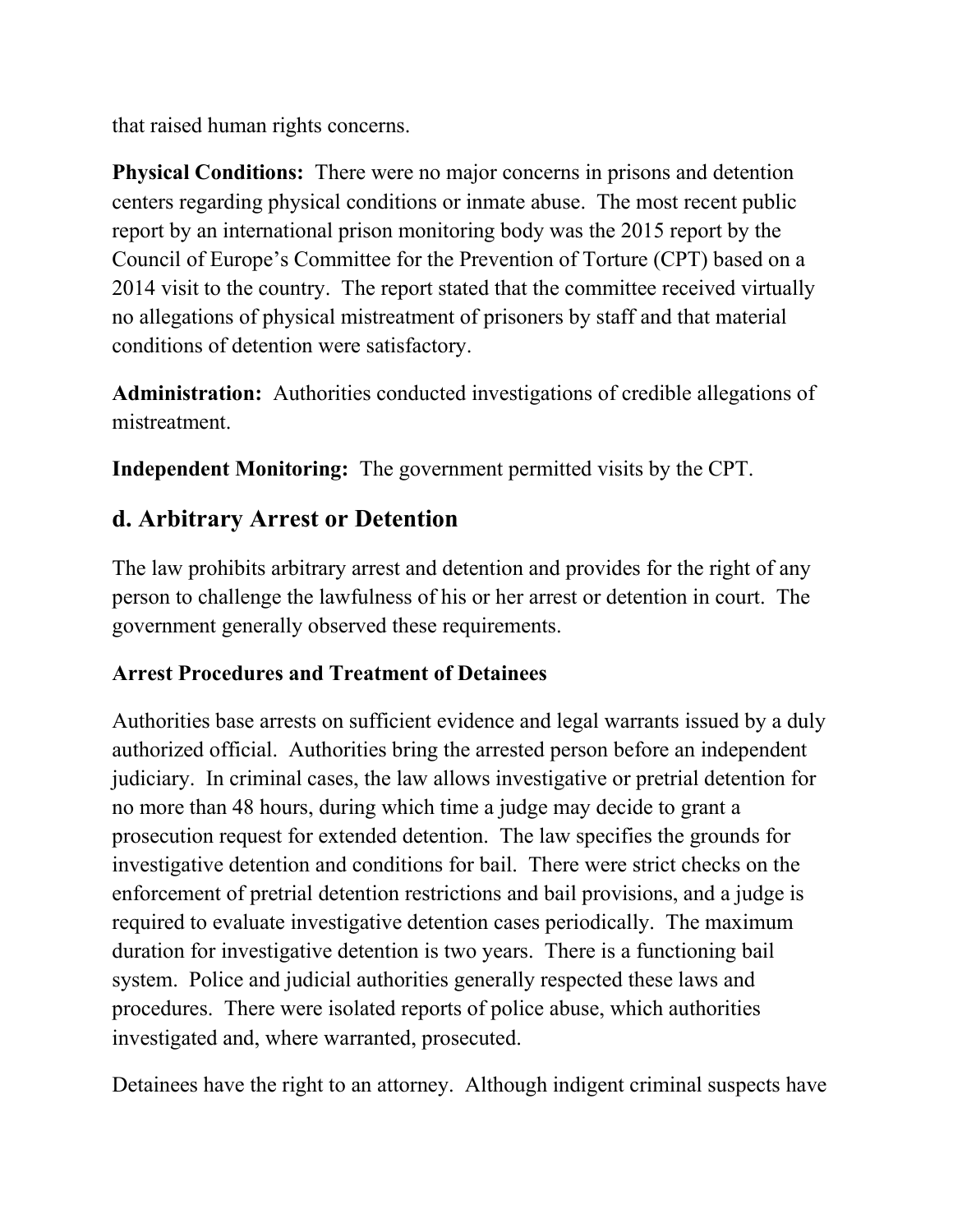the right to an attorney at government expense, the law requires appointment of an attorney only after a court decision to remand such suspects into custody (96 hours after apprehension). Criminal suspects are not legally required to answer questions without an attorney present. Laws providing for compensation for persons unlawfully detained were enforced.

## **e. Denial of Fair Public Trial**

The law provides for an independent judiciary, and the government generally respected judicial independence and impartiality.

### **Trial Procedures**

The law provides for the right to a fair and public trial, and an independent judiciary generally enforced this right.

The law presumes persons charged with criminal offenses are innocent until proven guilty; authorities inform them promptly and in detail of the charges. Trials must be public and conducted orally; defendants have the right to be present at their trial. Attorneys are not mandatory in cases of minor offenses, but legal counsel is available at no charge for indigent persons in cases where attorneys are mandatory. The law grants defendants and their attorneys adequate time and facilities to prepare a defense. Defendants can confront or question witnesses against them and present witnesses and evidence on their own behalf. Free interpretation is available from the moment a defendant is charged through all appeals. Suspects cannot be compelled to testify or confess guilt. A system of judicial review provides multiple opportunities for appeal.

The law extends the above rights to all defendants regardless of sex, gender, race, ethnicity, age, religion, or disability.

### **Political Prisoners and Detainees**

There were no reports of political prisoners or detainees.

### **Civil Judicial Procedures and Remedies**

There is an independent and impartial judiciary in civil matters, including an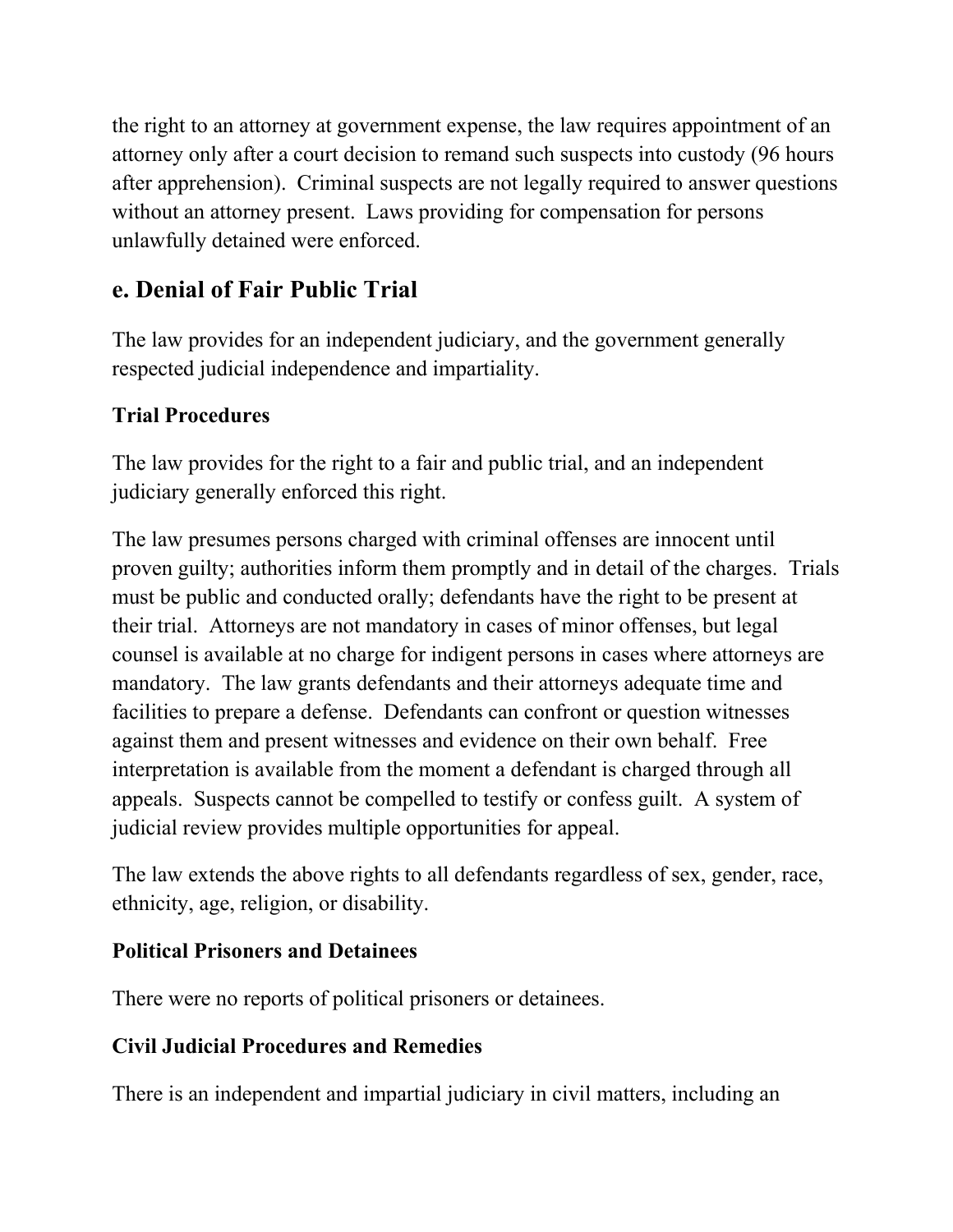appellate system. These institutions are accessible to plaintiffs seeking damages for human rights violations. Administrative and judicial remedies were available for redressing alleged wrongs. Individuals and organizations may appeal domestic decisions to regional human rights bodies.

#### **Property Seizure and Restitution**

For the resolution of Holocaust-era restitution claims, including by foreign citizens, the government has laws and mechanisms in place. Property restitution also includes an art restitution program. Nongovernmental organizations (NGOs) and advocacy groups reported that the government had taken comprehensive steps to implement these programs.

The Department of State's Justice for Uncompensated Survivors Today (JUST) Act report to Congress, released publicly in July 2020, can be found on the State Department's website: [https://www.state.gov/reports/just-act-report-to-congress/.](https://www.state.gov/reports/just-act-report-to-congress/)

## **f. Arbitrary or Unlawful Interference with Privacy, Family, Home, or Correspondence**

The law prohibits such actions, and there were no reports the government failed to respect these prohibitions.

# **Section 2. Respect for Civil Liberties**

## **a. Freedom of Expression, Including for Members of the Press and Other Media**

The constitution provides for freedom of expression, including for the press and other media, and the government generally respected this right. An independent media, an effective judiciary, and a functioning democratic political system combined to promote freedom of expression, including for members of the media.

**Freedom of Expression:** The law prohibits incitement, insult, or contempt against a group because of its members' race, nationality, religion, or ethnicity if the statement violates human dignity, and imposes criminal penalties for violations. The law prohibits public denial, belittlement, approval, or justification of the Nazi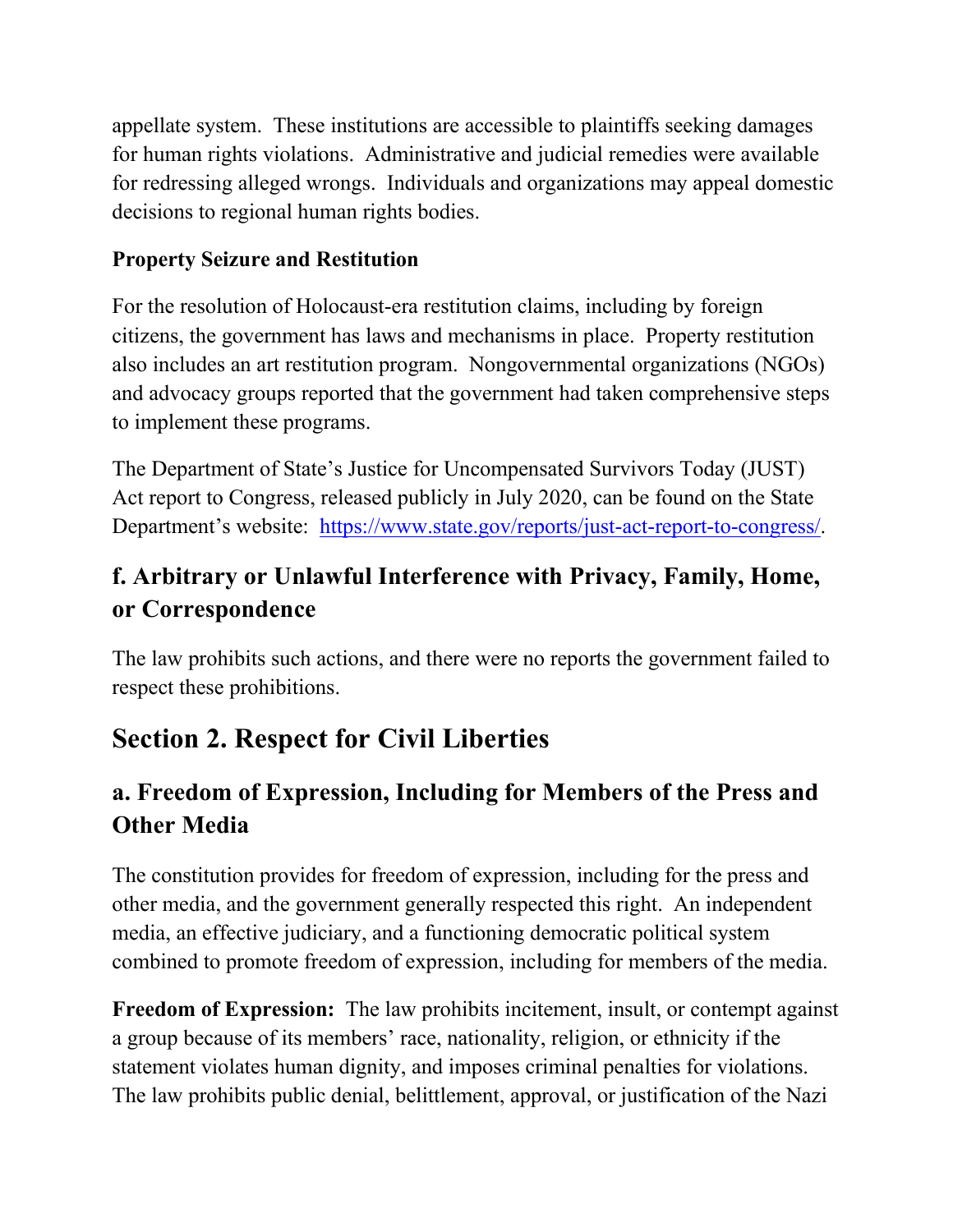genocide or other Nazi crimes against humanity in print media, broadcast media, the publication of books, and online newspapers or journals, and provides criminal penalties for violations. The law also prohibits disparagement of religious teachings in public. The government strictly enforced these laws (see the Department of State's *International Religious Freedom Report* at [https://www.state.gov/religiousfreedomreport/.](https://www.state.gov/religiousfreedomreport/)

**Libel/Slander Laws:** Libel, slander, defamation, and denouncement of religious teachings (blasphemy) are criminal offenses and are enforced. NGOs reported that strict libel and slander laws created conditions that discouraged reporting of governmental abuse. For example, many observers believed the ability and willingness of police to sue for libel or slander discouraged individuals from reporting police abuses.

#### **Internet Freedom**

With limited exceptions, the government did not restrict or disrupt access to the internet or censor online content. There were no credible reports the government monitored private online communications without appropriate legal authority. Authorities continued to restrict access to websites that violate the law, such as neo-Nazi sites. The law barring neo-Nazi activity provides for one- to 10-year prison sentences for public denial, belittlement, approval, or justification of National Socialist crimes. The criminal code provision on incitement provides for prison sentences of up to five years for violations. Authorities restricted access to prohibited websites by trying to shut them down and by forbidding the country's internet service providers from carrying them.

#### **Academic Freedom and Cultural Events**

There were no government restrictions on academic freedom or cultural events.

### **b. Freedoms of Peaceful Assembly and Association**

The constitution and law provide for the freedoms of peaceful assembly and association, and the government generally respected these rights.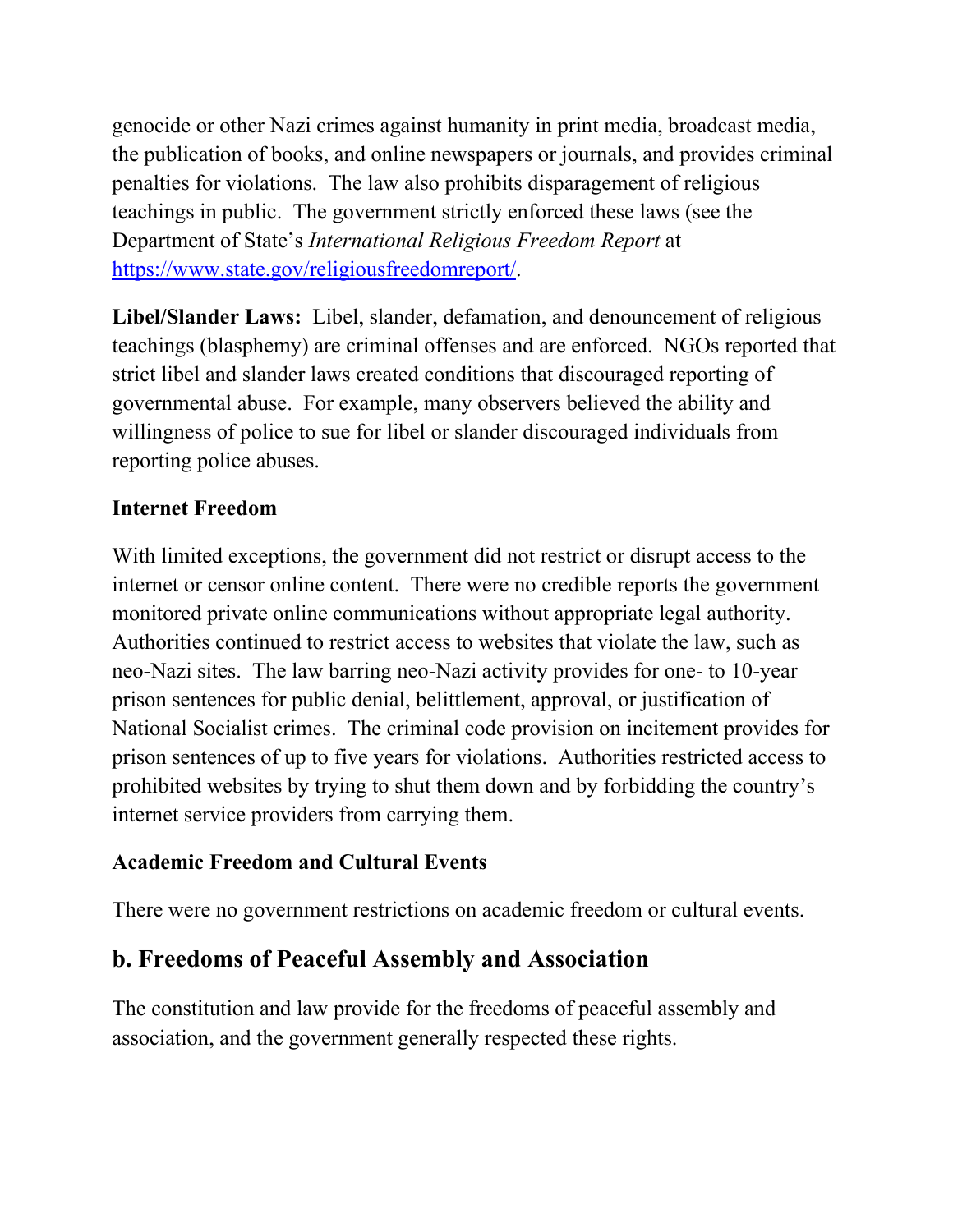### **c. Freedom of Religion**

See the Department of State's *International Religious Freedom Report* at [https://www.state.gov/religiousfreedomreport/.](https://www.state.gov/religiousfreedomreport/)

### **d. Freedom of Movement and the Right to Leave the Country**

The law provides for freedom of internal movement, foreign travel, emigration, and repatriation, and the government generally respected these rights.

**In-country Movement:** Asylum seekers' freedom of movement was restricted to the district of the reception center assigned by authorities for the duration of their initial application process, until the country's responsibility for examining the application was determined. By law asylum seekers must be physically present in the centers of first reception while administrative processing is underway, but no more than 120 hours during the initial application process. Authorities have 20 days in which to determine the country's responsibility and jurisdiction for the case.

Concerns about the COVID-19 pandemic resulted in special requirements for movement within the country. Due to the COVID-19 pandemic, the government imposed nationwide lockdowns from the beginning of the year through mid-May and from November 22 to December 12. On November 15, the government also imposed a nationwide lockdown for unvaccinated and nonrecovered individuals, requiring them to stay at home unless they needed to exercise, purchase items at essential retail outlets such as grocery stores and pharmacies, or go to work. The lockdown for unvaccinated and nonrecovered individuals continued after the nationwide lockdown ended on December 12. There were also some exit restrictions in provinces and municipalities throughout the country when infection or hospital rates became too high. For example, in September persons near Braunau, which had a high incidence of infection and a low rate of immunization, were required to be vaccinated or tested for COVID-19 with a negative result to leave that area.

## **e. Status and Treatment of Internally Displaced Persons**

Not applicable.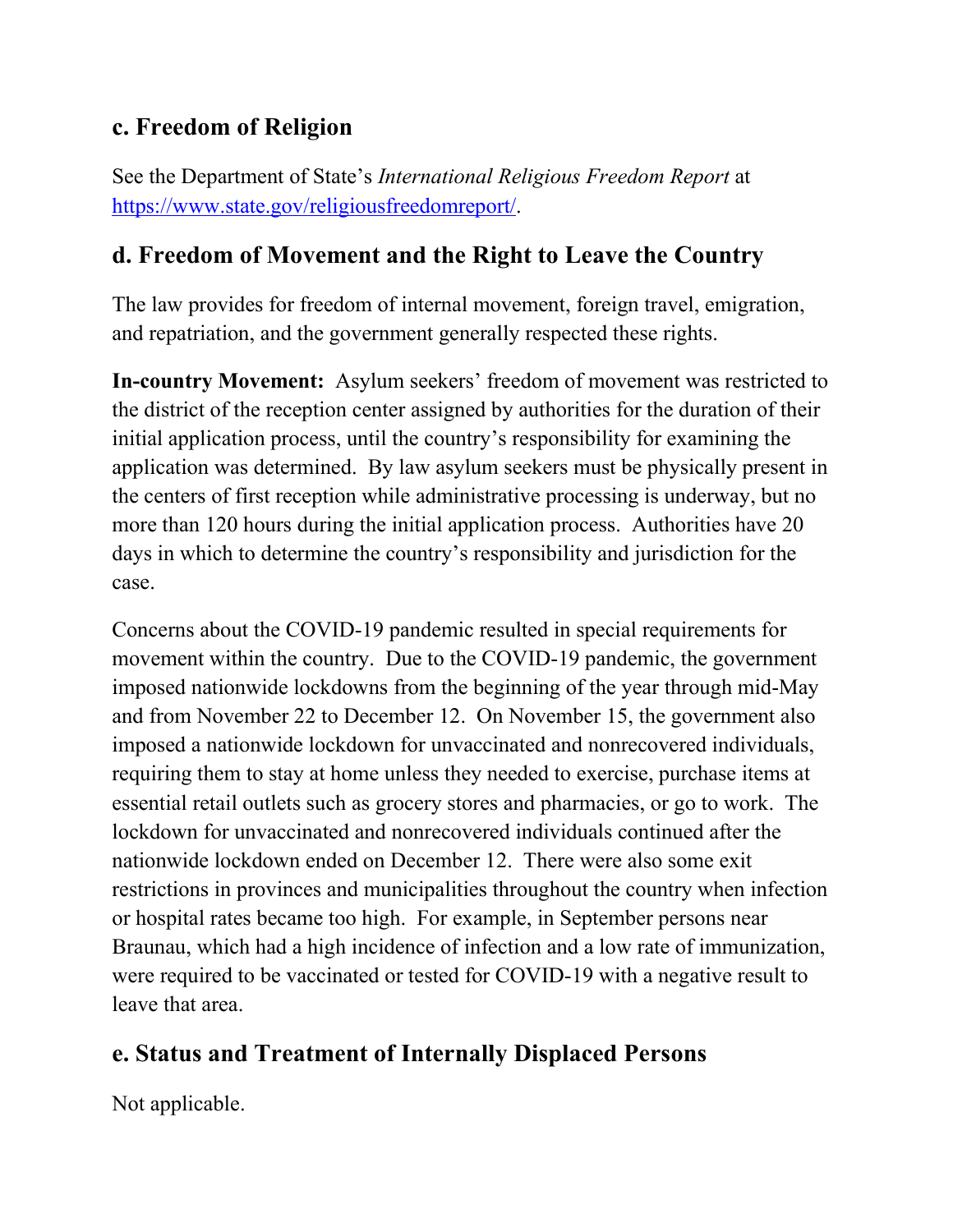### **f. Protection of Refugees**

The government cooperated with the Office of the UN High Commissioner for Refugees (UNHCR) and other humanitarian organizations in providing protection and assistance to refugees, returning refugees, or asylum seekers, as well as other persons of concern.

**Access to Asylum:** The law provides for the granting of asylum or refugee status, and the government has established a system for providing protection to refugees.

Despite growing criticism by human rights NGOs, the government continued to deport unsuccessful asylum seekers to Afghanistan until August. In a legal challenge brought by an Afghan being held in custody prior to deportation, the Constitutional Court ruled on August 17 that given recent developments in Afghanistan, it was impossible to deport Afghan asylum seekers within any reasonable time. Subsequently, the ministers of interior and foreign affairs acknowledged deportations to Afghanistan were no longer possible and stressed that under EU and Schengen Zone rules, the government instead would return Afghans to the first EU country they entered on their way to Austria.

**Safe Country of Origin/Transit:** EU regulations provide that asylum seekers who transit an EU country determined to be "safe" on their way to Austria can be returned to that country to apply for refugee status. Authorities considered signatories to the 1951 Refugee Convention and its 1967 Protocol to be safe countries of transit.

**Employment:** While asylum seekers are legally restricted from seeking regular employment, they are eligible for seasonal work, low-paying community service jobs, or professional training in sectors that require additional apprentices. A work permit is required for seasonal employment but not for professional training. An employer must request the work permit for the prospective employee. Asylum seekers have access to health care services and school education is available to their children, but they do not receive other integration services, such as language classes or employment assistance, until their applications have been approved.

**Durable Solutions:** While the government processes and grants applications for asylum, there was no active program for resettlement of refugees, and UNHCR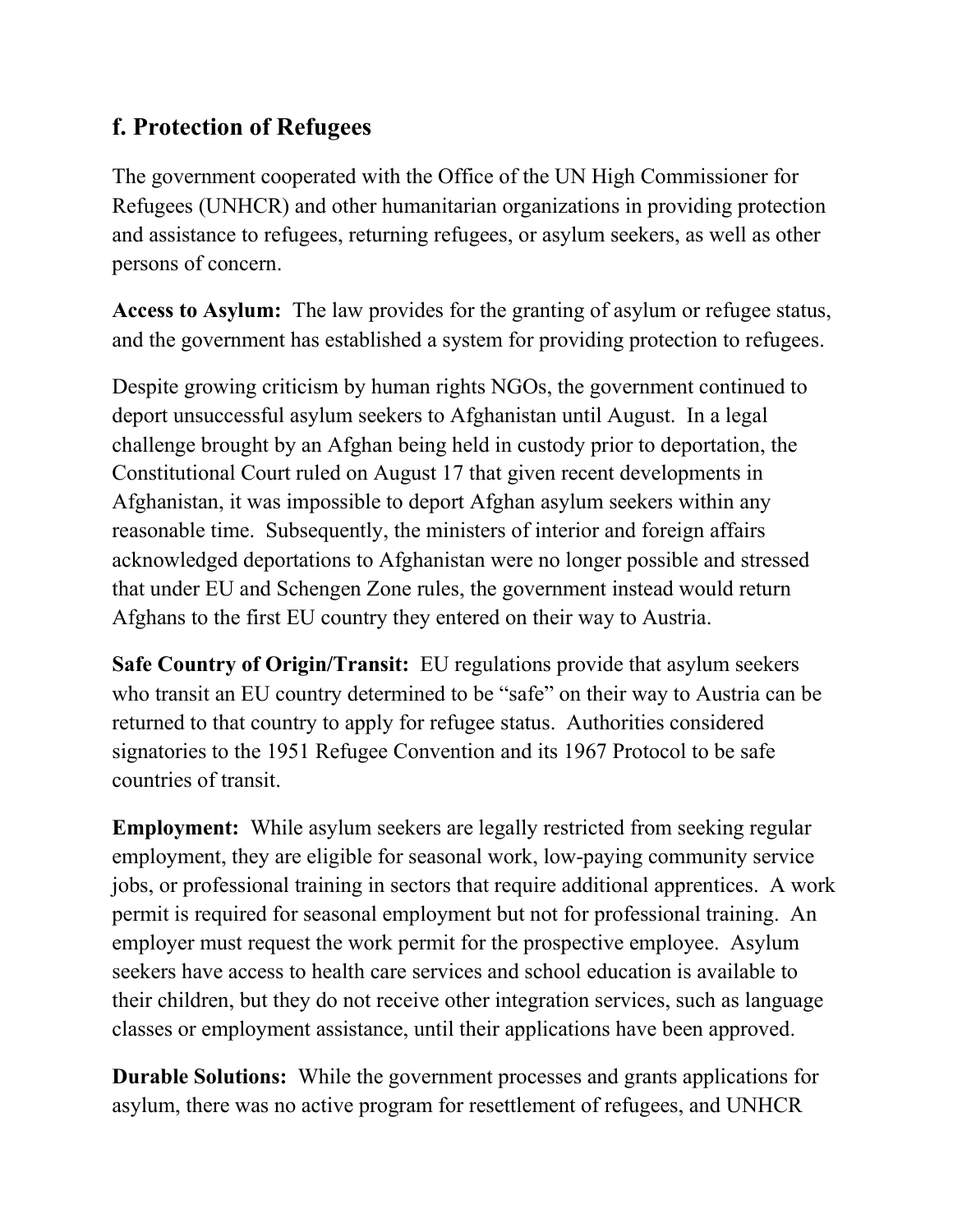was not involved in the refugee or asylum process in the country. The integration section in the Ministry for Women, Family, Youth, and Integration at the Federal Chancellery, together with the Integration Fund and provincial and local integration offices, coordinated measures for integration of refugees.

**Temporary Protection:** According to the Ministry of Interior, in 2020 the government provided temporary protection to 2,524 individuals who might not qualify as refugees but were unable to return to their home countries. According to the Ministry of Interior, between January and July, the government provided temporary protection to 2,110 individuals.

### **g. Stateless Persons**

According to the government's statistical office, in January there were 17,992 persons in the country registered as stateless, that is, having undocumented or unclear citizenship. Stateless persons in the country were largely Austrian-born children of foreign nationals who were unable to acquire their parents' citizenship due to the laws in their parents' country of origin. Authorities did not deport them because they lacked a home country.

The law allows some stateless persons to gain Austrian nationality. A stateless person born in the country may be granted citizenship within two years of reaching the age of 18 if he or she has lived in the country for a total of 10 years, including five years continuously before application, and is able to demonstrate sufficient income. Stateless persons can receive temporary residence and work permits that must be renewed annually.

# **Section 3. Freedom to Participate in the Political Process**

The law provides citizens the ability to choose their government in free and fair periodic elections held by secret ballot and based on universal and equal suffrage.

### **Elections and Political Participation**

**Recent Elections:** The country held parliamentary elections in 2019 and presidential elections in 2016. There were no reports of serious abuse or irregularities in either election, and credible observers considered both to be free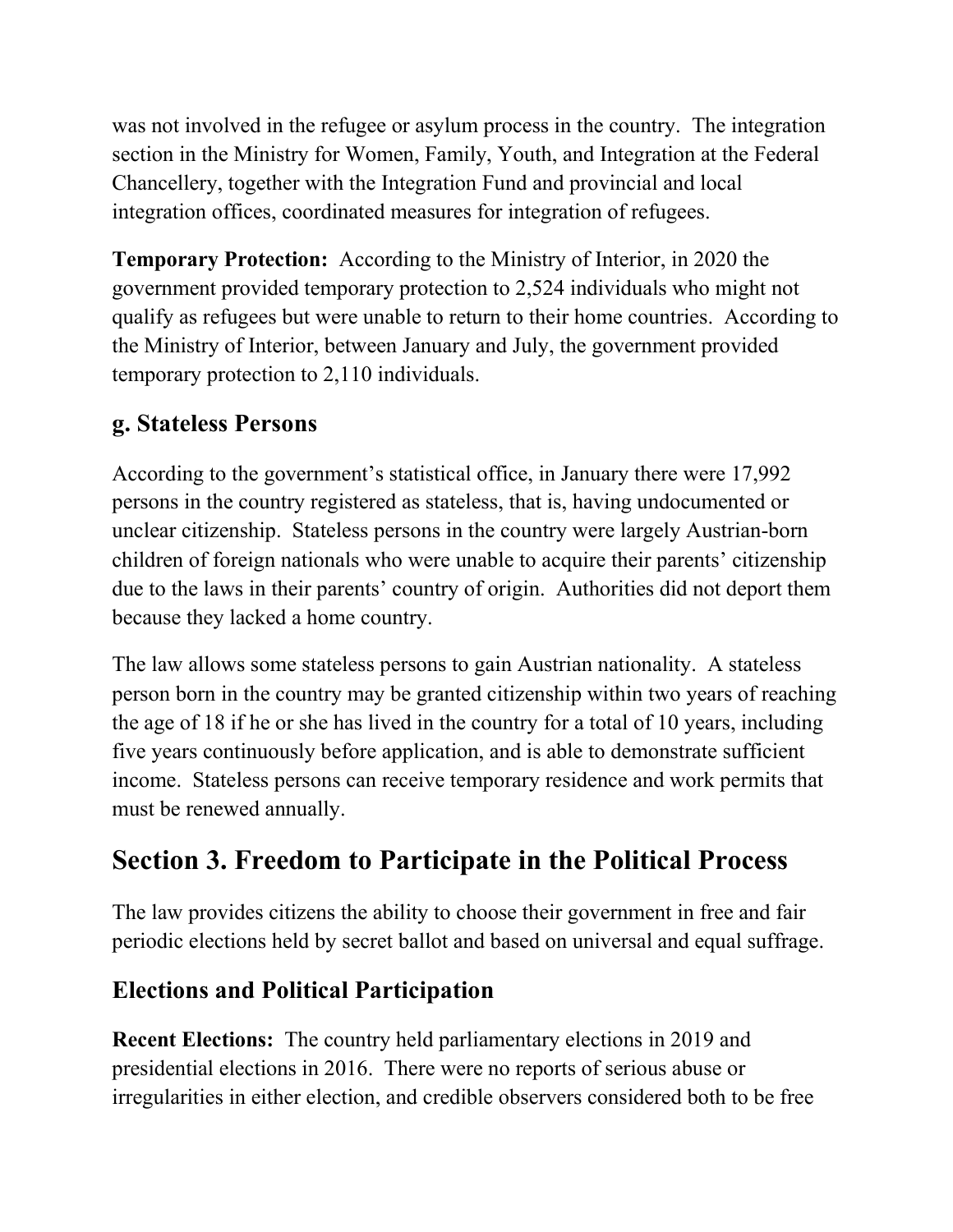and fair.

**Participation of Women and Members of Minority Groups:** No laws limit the participation of women or members of minority groups in the political process, and they did participate. Women's participation in government at the national level increased because of the 2019 federal elections. There were 74 women in the 183 member lower house of compared with 63 during the 2017-19 legislative term. The coalition government had eight women in its 17-member body. The previous government had six female ministers.

# **Section 4. Corruption and Lack of Transparency in Government**

The law provides criminal penalties for corruption by officials, and the government generally implemented the law effectively. Anticorruption laws and regulations extend to civil servants, public officials, governors, members of parliament, and employees or representatives of state-owned companies. The law also criminalizes corrupt practices by citizens outside the country. The penalty for bribery is up to 10 years in prison.

There were reports of government corruption during the year. The Ministry of Justice's 2020 annual report disclosed that it had investigated 2,031 allegations of corruption in 2020, of which 1,594 were closed without prosecution, 249 resulted in convictions, and 93 resulted in acquittals. The convictions represent a 15 percent increase from 2019.

**Corruption:** On November 18, parliament voted to lift the parliamentary immunity of former chancellor Sebastian Kurz, at his request, so that an investigation against him by anticorruption prosecutors could continue. Kurz resigned as chancellor in October but at that time continued to serve as the People's Party chairman and started serving as the party's parliamentary floor leader. Kurz resigned in the wake of corruption investigations against him in connection with alleged abuse of office and alleged misuse of public funds for manipulated polling and favorable press coverage beginning in 2016. Kurz withdrew from politics completely in December and resigned as chairman of the People's Party and as the party's parliamentary floor leader.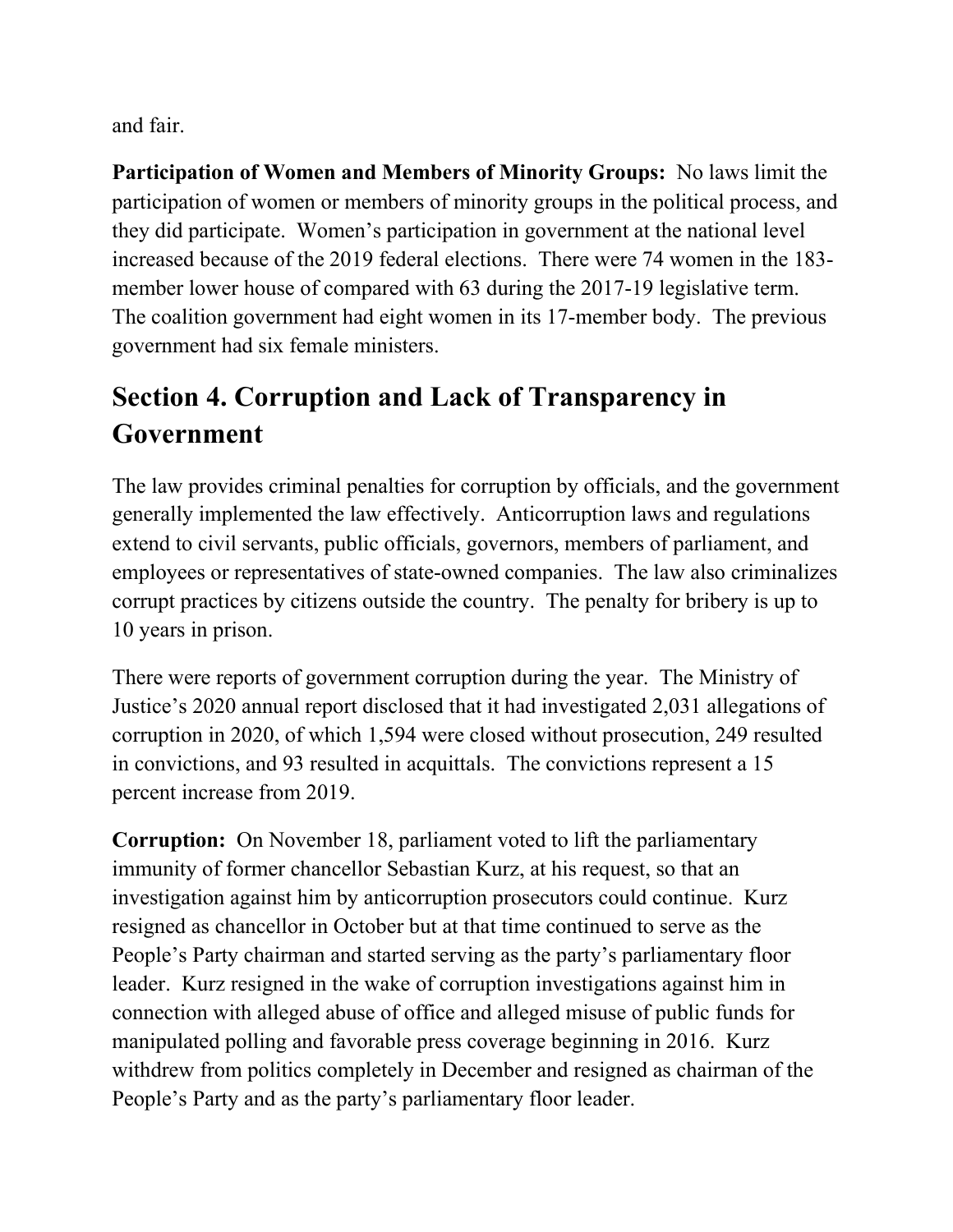On August 27, a Vienna court sentenced the former vice chancellor and former leader of the Freedom Party, Hans-Christian Strache, to a 15-month suspended prison term for trying to initiate legislation to benefit the owner of a private hospital who donated \$14,000 to Strache's party. Strache appealed the verdict.

During the year, prosecutors also continued investigations regarding both partyaffiliated personnel appointments in the partly state-owned Casinos Austria company and the government holding company OeBAG. The investigations included a search of the finance minister's house based on allegations he may have been involved in discussions about a political party donation by gambling company Novomatic in exchange for the government's assistance regarding a tax matter in Italy. In June prosecutors initiated investigations against Kurz on perjury charges in connection with his June 2020 testimony before a parliamentary investigative committee regarding his possible involvement in the appointment of the CEO of the government holding company. The finance minister resigned all party positions and withdrew from politics in December.

Prosecutors also continued investigating allegations the former vice chancellor and former Freedom Party leader submitted private expenses of more than 500,000 euros (\$575,000) for reimbursement to the party (the Freedom Party and other leading political parties receive some government funding).

# **Section 5. Governmental Posture Towards International and Nongovernmental Investigation of Alleged Abuses of Human Rights**

Several domestic and international human rights groups generally operated without government restriction, investigating and publishing their findings on human rights cases. Government officials generally were cooperative and responsive to their views.

**Government Human Rights Bodies:** A human rights ombudsman's office consisting of three independent commissioners examines complaints against the government. The ombudsman's office is completely independent and has its own budget; parliament appoints its members. The ombudsman's office effectively monitored government activities. A parliamentary human rights committee also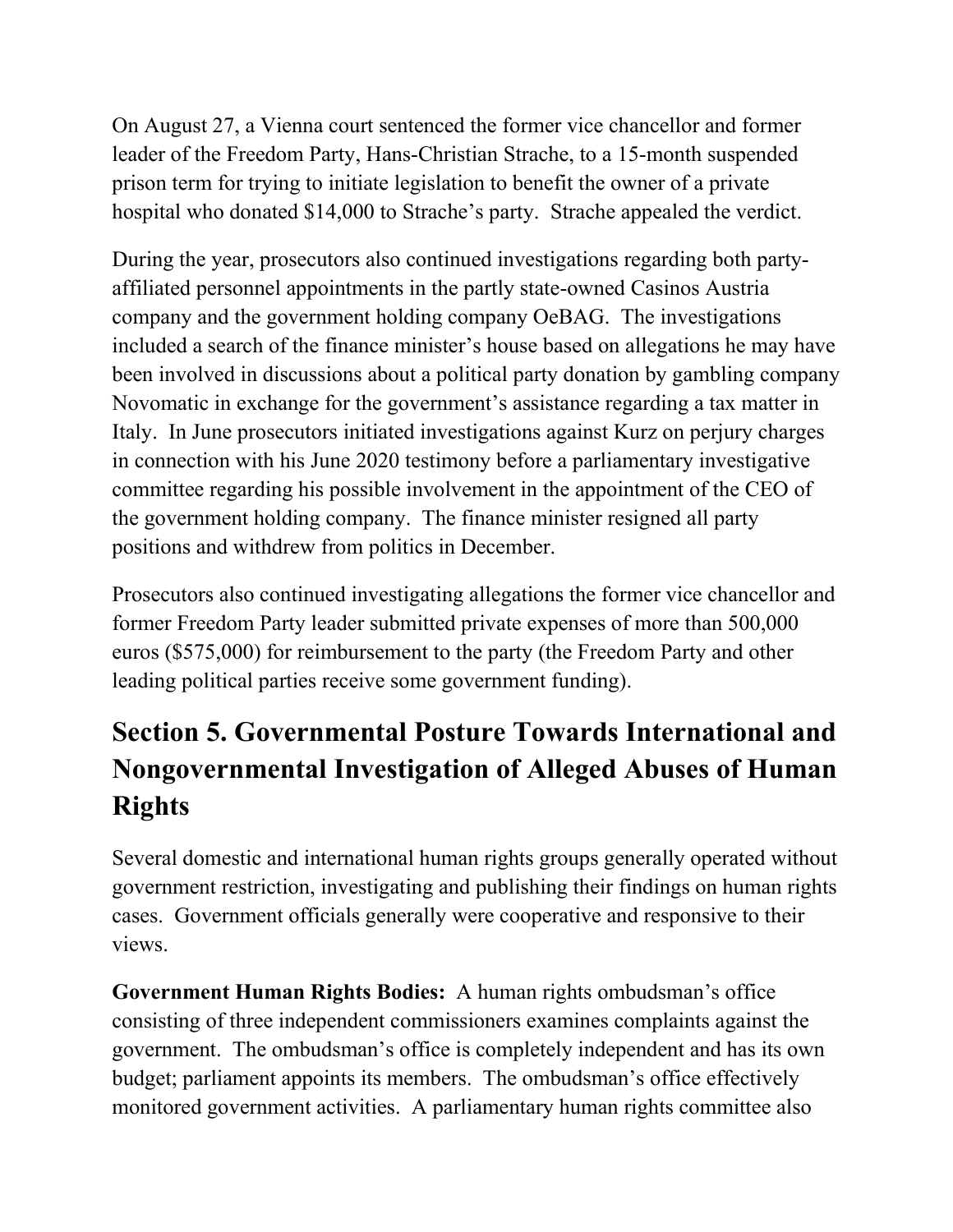provides oversight of the government's actions with respect to human rights.

# **Section 6. Discrimination and Societal Abuses**

## **Women**

**Rape and Domestic Violence:** Rape of women or men, including spousal rape, is punishable by up to 15 years' imprisonment; domestic violence is punishable under the criminal code provisions for murder, rape, sexual abuse, and bodily injury. The government generally enforced the law, and law enforcement response to rape and domestic violence was generally effective. Police can issue, and courts may extend, an order barring abusive family members from contact with survivors. Police referred victims of domestic violence to special shelters.

Under the law, the government provides psychosocial care in addition to legal aid and support throughout the judicial process to survivors of gender-based violence. Police training programs addressed sexual or gender-based violence and domestic abuse. The government funded privately operated intervention centers and hotlines for victims of domestic abuse.

**Sexual Harassment:** The law prohibits sexual harassment, and the government generally enforced the law. Labor courts may order employers to compensate victims of sexual harassment; the law entitles a victim to monetary compensation. The Ministry for Women, Family, Youth and Integration and the labor chamber regularly provided information to the public on how to address sexual harassment.

**Reproductive Rights:** There were no reports of coerced abortion or involuntary sterilization on the part of government authorities. There are no legal barriers or government policies that adversely affected access to contraception.

The government provided access to sexual and reproductive health services for survivors of sexual violence, and emergency contraception was available as part of the clinical management of cases of rape.

**Discrimination:** The law provides the same legal status and rights for women as for men, including under family, religious, personal status, and nationality laws, as well as laws related to labor, property, inheritance, employment, access to credit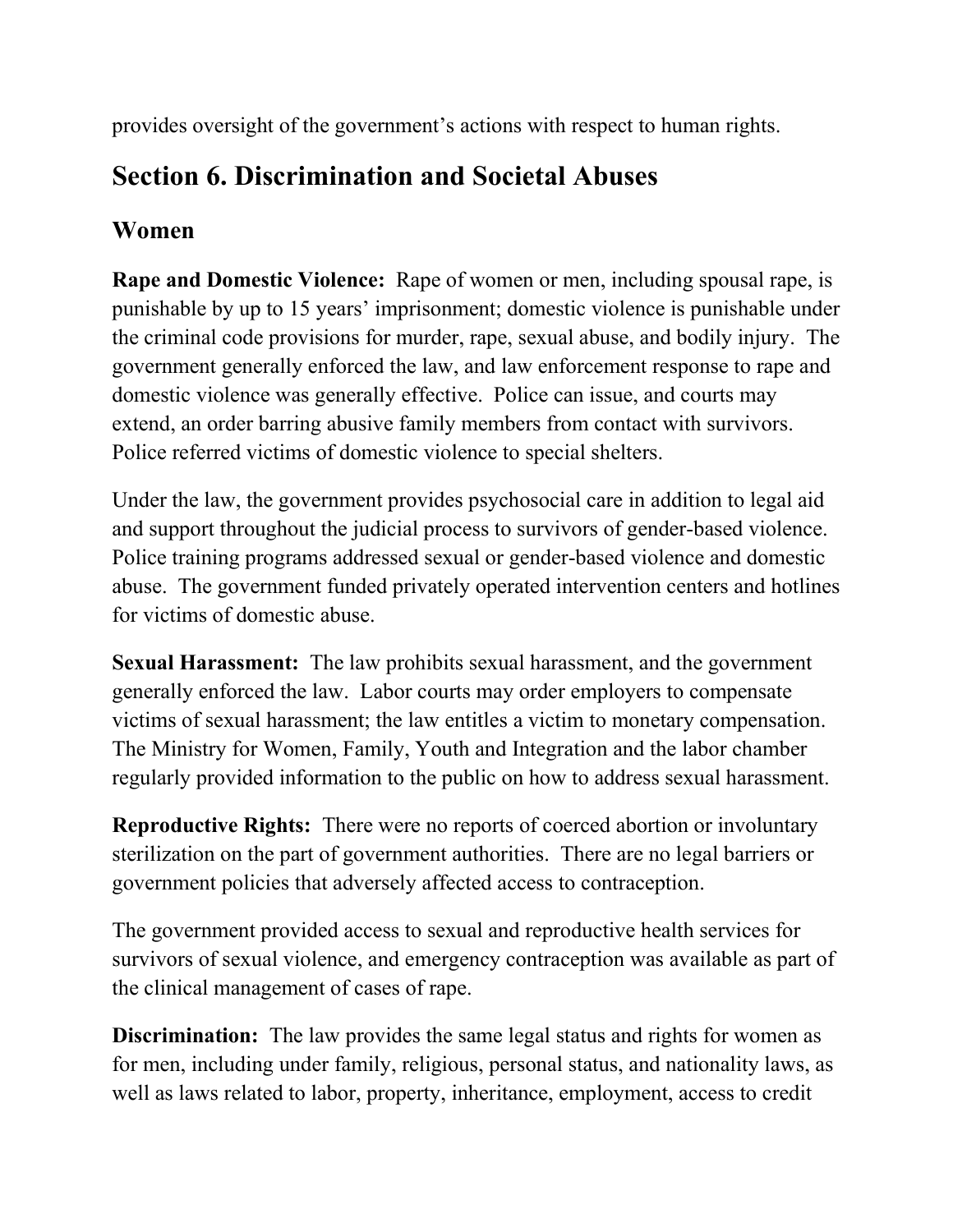and owning or managing businesses or property. Women were subject to some discrimination in remuneration and representation in certain occupations.

### **Systemic Racial or Ethnic Violence and Discrimination**

Laws to protect members of racial or ethnic minorities or groups from violence and discrimination are in place, and the government enforced them effectively. The law prohibits incitement, insult, or contempt against a group because of its members' race, nationality, religion, or ethnicity if the statement violates human dignity, and imposes criminal penalties for violations. The law prohibits public denial, belittlement, approval, or justification of the Nazi genocide or other Nazi crimes against humanity in print media, broadcast media, the publication of books, and online newspapers or journals and provides criminal penalties for violations. (See section 2.a.)

In response to a parliamentary inquiry, the Ministry of Interior reported there were 443 neo-Nazi extremist, racist, anti-Muslim, or anti-Semitic incidents between January and June, up from 314 in the previous year.

In July the Ministry of Interior presented its first report on hate crimes. The report listed 1,936 hate crimes between November 2020 and April 21, primarily directed against persons of a different religion, opinion, or ethnicity.

The NGO ZARA, which operated a hotline for victims of racist incidents, reported receiving 3,039 complaints of threats and harassment in 2020, up from 1,950 complaints in 2019. It reported that 2,148 of the cases were based on racist internet postings, up from 2,070 in 2019. Most of these were directed against Muslims and immigrants.

The Islamic Faith Community's documentation center reported receiving 1,402 complaints of threats and harassment in 2020, a 33.4 percent increase over the 1,051 complaints received in 2019. Some 84 percent of the reported incidents took place on digital media. The incidents included verbal abuse directed against Muslims and anti-Muslim graffiti.

Muslim groups objected to a new online "Islam Map" published by the University of Vienna's Institute for Islamic Religious Pedagogics and presented by the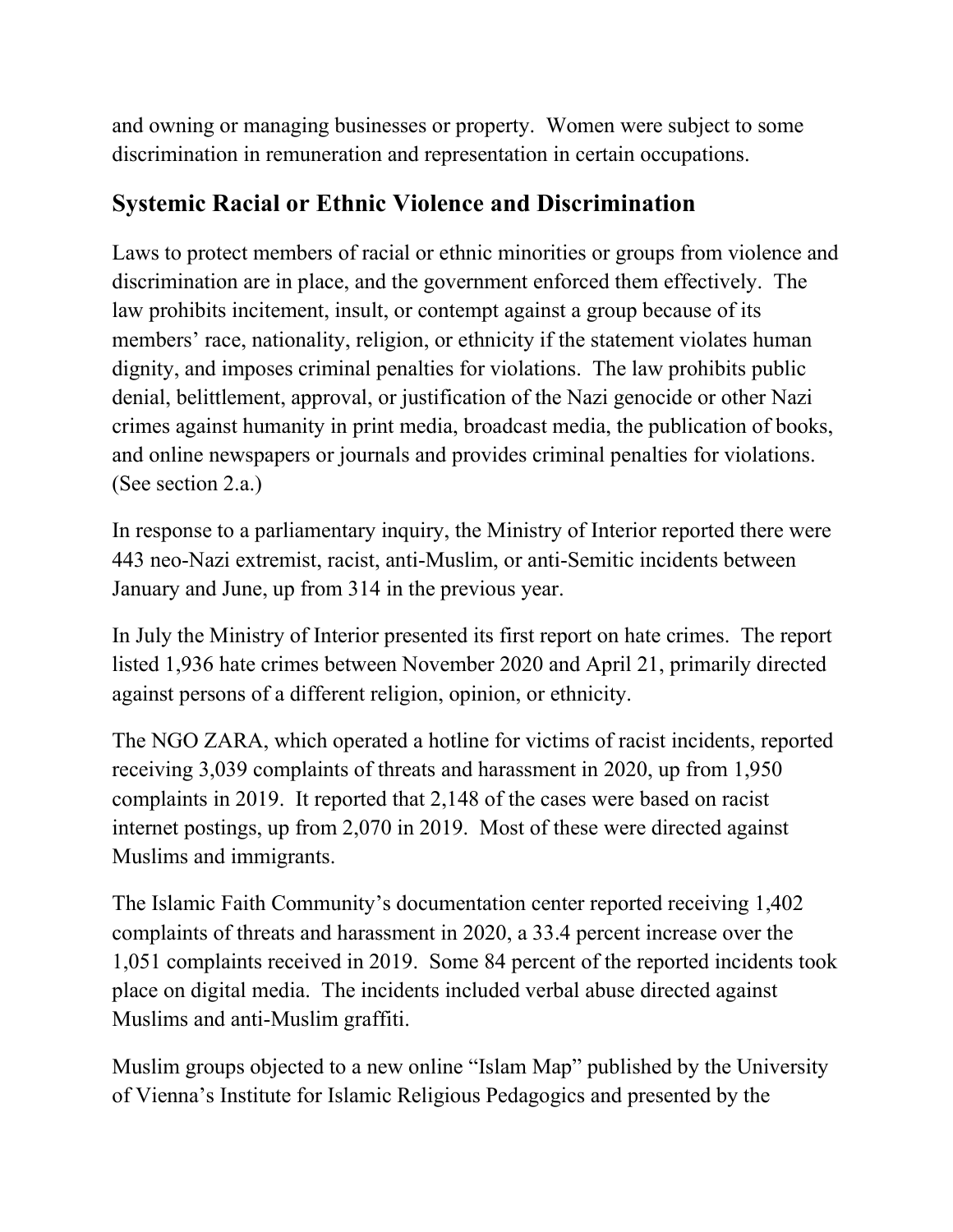integration minister's Documentation Office of Political Islam on May 27 that shows the location of over 600 Muslim institutions in the country as well as their origin and ideology, structure and network, and connections abroad. The groups interpreted the map as an attempt to put Muslims in the country under general suspicion. Minister for Women, Family, Youth, and Integration Raab defended the map as providing more transparency that the government and public could use as reference material.

Human rights groups continued to report that Roma faced discrimination in employment and housing. Government programs, including financing for tutors, helped school-age Romani children move out of "special needs" programs and into mainstream classes. NGOs reported that Africans living in the country were also verbally harassed or subjected to violence in public.

NGOs continued to assert that police allegedly targeted minorities for frequent identity checks.

The Ministry of Labor and the Ministry for Women, Family, Youth, and Integration continued providing German-language instruction and skilled-labor training to young persons with immigrant backgrounds. Preschool programs, including some one- and two-year pilot programs, sought to remedy language deficiencies for non-native German speakers.

The government continued training programs to combat racism among police forces and educate police in cultural sensitivity. The Ministry of Interior renewed an annual agreement with the Anti-Defamation League (ADL) to teach police officers cultural and racial sensitivity, religious tolerance, and the acceptance of minorities in the framework of the ADL's "A World of Difference" program. Training has been conducted on an ongoing basis for police officers since 2002 and was introduced as part of officers' basic training in 2008. In 2020, 525 current police officers and 1,035 prospective police officers received training nationwide. As of the end of 2020, a total of 23,265 police officers had received the ADL training out of a total police force of about 31,000 members.

## **Children**

**Birth Registration:** By law children derive citizenship from one or both parents.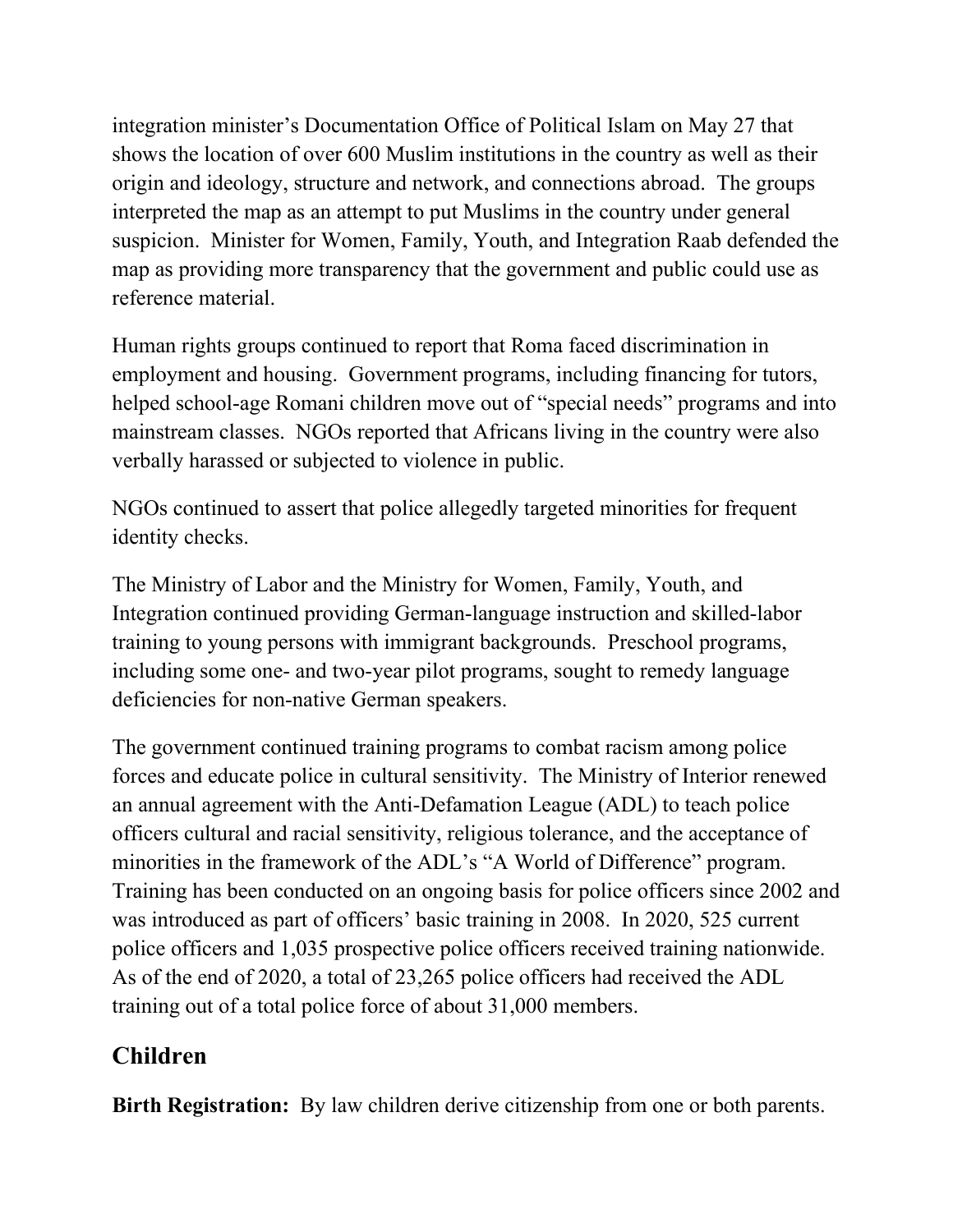Officials register births immediately.

**Child Abuse:** Child abuse is punishable by up to five years' imprisonment, which may be extended to 10 years. Severe sexual abuse or rape of a minor is punishable by up to 20 years' imprisonment, which may be increased to life imprisonment if the victim dies because of the abuse. The government continued its efforts to monitor child abuse and prosecute offenders. Officials noted a growing readiness by the public to report cases of such abuse.

**Child, Early, and Forced Marriage:** The minimum legal age for marriage is 18. Adolescents between the ages of 16 and 18 may legally contract a marriage by special permit and parental consent or court action. NGOs estimated there were 200 cases of early marriage annually, primarily in the Muslim and Romani communities.

**Sexual Exploitation of Children:** The law prohibits the commercial sexual exploitation, sale, grooming, and offering or procuring children for commercial sex and practices related to child pornography; authorities generally enforced the law effectively. The law provides up to 15 years' imprisonment for an adult convicted of sexual intercourse with a child younger than 14, the minimum age for consensual sex for both girls and boys. Possession of or trading in child pornography is punishable by up to 10 years' imprisonment.

**International Child Abductions:** The country is a party to the 1980 Hague Convention on the Civil Aspects of International Child Abduction. See the Department of State's *Annual Report on International Parental Child Abduction* at [https://travel.state.gov/content/travel/en/International-Parental-Child-](https://travel.state.gov/content/travel/en/International-Parental-Child-Abduction/for-providers/legal-reports-and-data/reported-cases.html)[Abduction/for-providers/legal-reports-and-data/reported-cases.html.](https://travel.state.gov/content/travel/en/International-Parental-Child-Abduction/for-providers/legal-reports-and-data/reported-cases.html)

## **Anti-Semitism**

According to figures compiled by the Austrian Jewish Community (IKG), there were between 12,000 and 15,000 Jews in the country, of whom an estimated 8,000 were members of the IKG.

The IKG expressed concern that the COVID-19 crisis led to a further increase of anti-Semitism. The NGO Forum against Anti-Semitism reported 585 anti-Semitic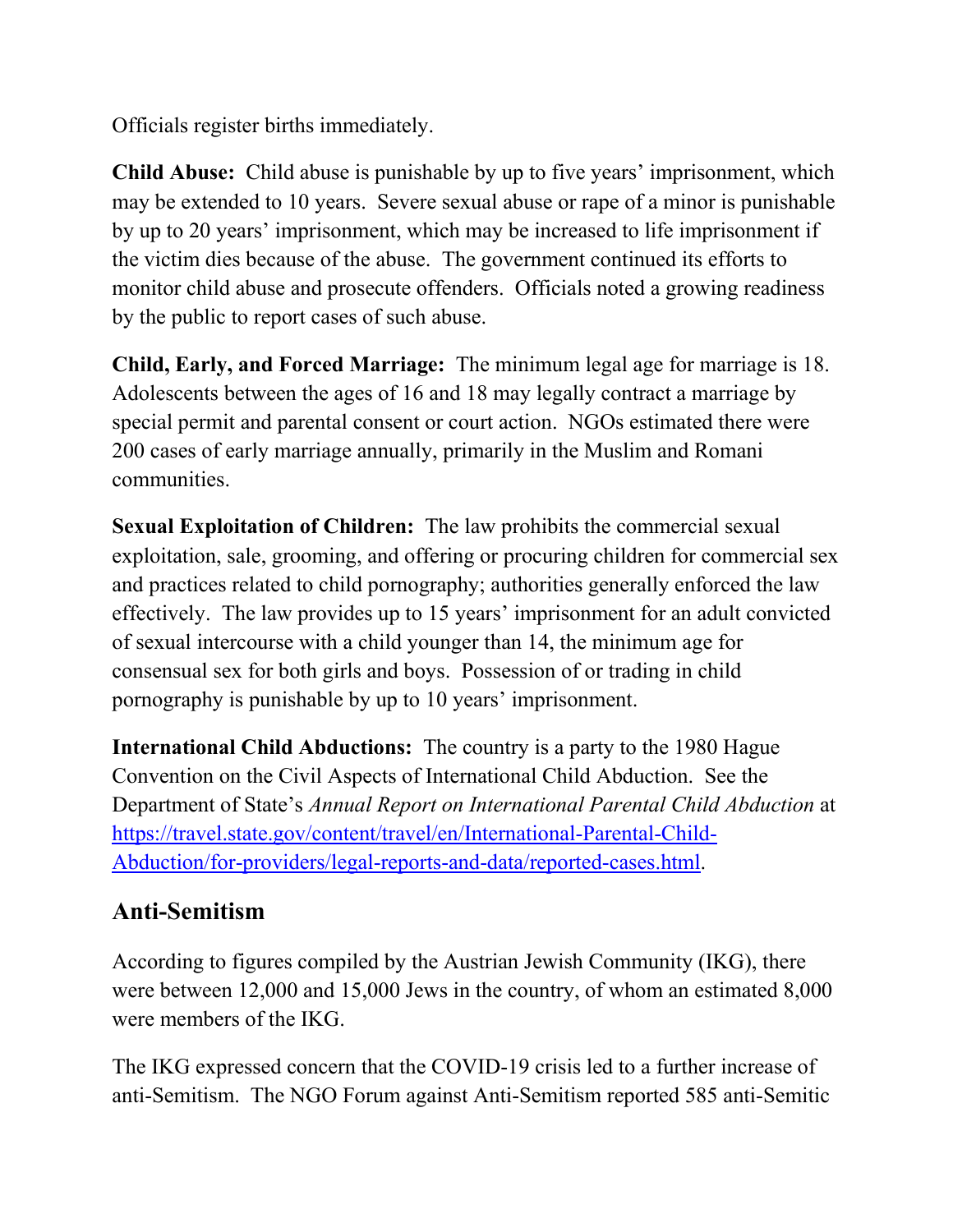incidents during 2020. These included physical assaults in addition to namecalling, graffiti, and defacement, threatening letters, dissemination of anti-Semitic texts, property damage, and vilifying letters and telephone calls. Of the reported incidents, 11 concerned physical assaults, 22 involved threats and insults, 135 were letters and emails, 53 were cases of vandalism, and 364 involved insulting behavior. The IKG reported 562 incidents in the period from January to June. The government provided police protection to the IKG's offices and other Jewish community institutions, such as schools and museums. The IKG noted that the majority of anti-Semitic incidents involved neo-Nazi and other related right-wing extremist perpetrators but reported that a substantial number of incidents involved Muslim perpetrators.

An August 2020 physical attack by a Syrian immigrant on a Graz Jewish community leader remained under investigation. Authorities reportedly were unable to locate the perpetrator of another assault in November 2020 on a rabbi in Vienna.

Government officials roundly condemned the attacks at the time they occurred. School curricula included discussion of the Holocaust, the tenets of different religious groups, and advocacy of religious tolerance. The Ministry of Education, Science, and Research offered special teacher training seminars on Holocaust education and conducted training projects with the Anti-Defamation League.

From September 2020 – the date a law extending citizenship to descendants of Austrian victims of National Socialism entered into force – to August, approximately 6,600 persons, mostly from Israel, the United Kingdom, and the United States, received citizenship.

# **Trafficking in Persons**

See the Department of State's *Trafficking in Persons Report* at [https://www.state.gov/trafficking-in-persons-report/.](https://www.state.gov/trafficking-in-persons-report/)

## **Persons with Disabilities**

The law prohibits discrimination against persons with physical, sensory, intellectual, and mental disabilities. The government did not always effectively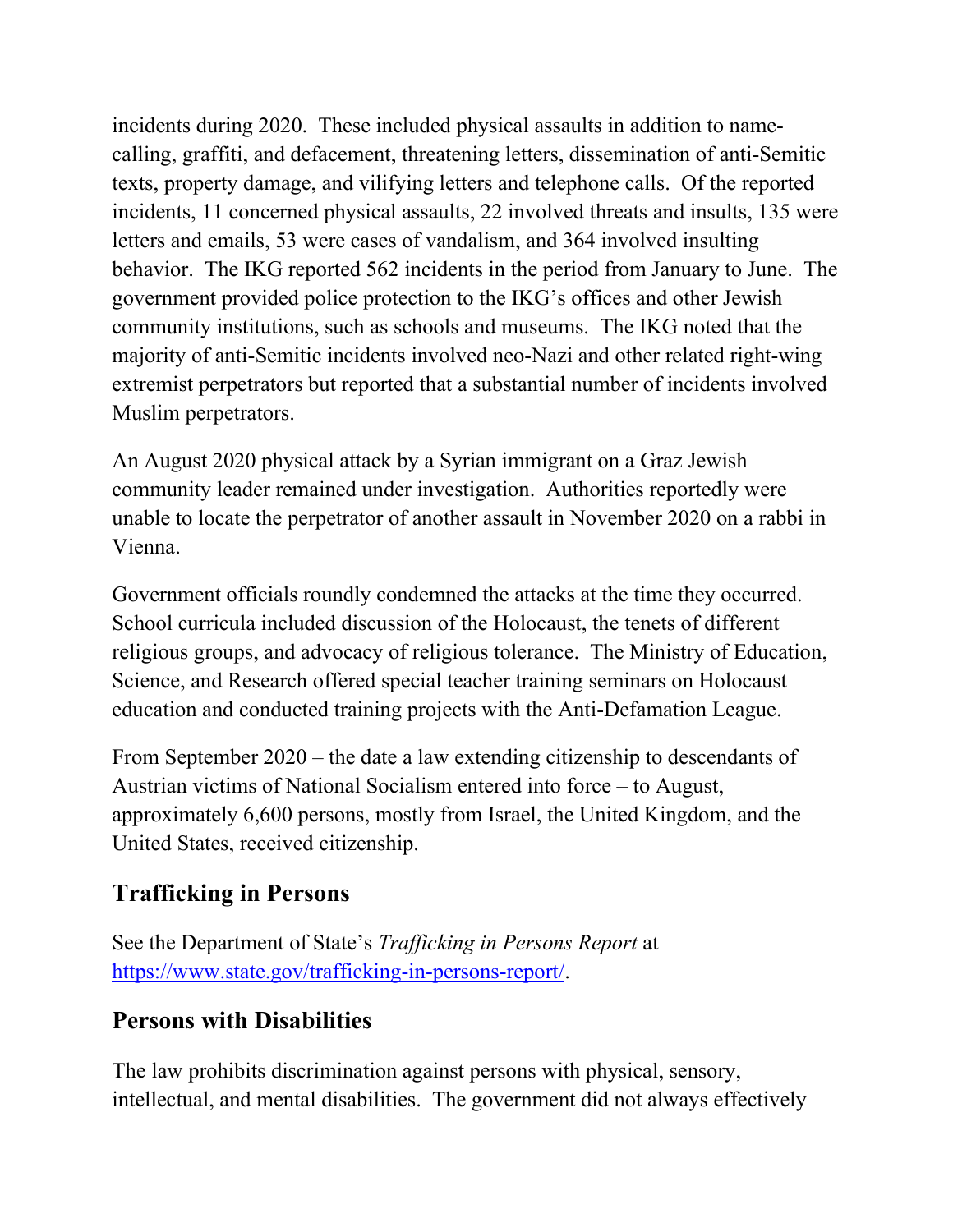enforce these provisions. Employment discrimination against persons with disabilities occurred. Health services and transportation were available on an equal basis with others, and government communication was generally provided in accessible formats. There were no government actions that limited participation in civic life, including the ability to vote.

The government had a *National Action Plan on Disability* for 2012-20 that called for gradual abandonment of segregated schools for students with disabilities. During the 2019-20 school year, however, 36.2 percent of students with disabilities were placed in special education schools.

The Federal Disabilities Act mandates access to public buildings for persons with physical disabilities. While the federal ombudsman for disabled persons has noted most buildings comply with these regulations, NGOs complained some public buildings still lacked such access. The Ministry of Social Affairs, Health Care, and Consumer Protection handled disability-related problems. The government funded a wide range of programs for persons with disabilities, including transportation and other assistance, to help integrate schoolchildren with disabilities into mainstream classes and employees with disabilities into the workplace.

# **HIV and AIDS Social Stigma**

A Social Democratic Party parliamentarian reported in April that the Federal Ombudsman's Office was examining his complaint about a ban on blood donations by sexually active gay men.

# **Acts of Violence, Criminalization, and Other Abuses Based on Sexual Orientation and Gender Identity**

There were no reports of police or other government agents inciting, perpetrating, condoning, or tolerating violence against lesbian, gay, bisexual, transgender, queer, and intersex (LGBTQI+) individuals or those reporting on such abuse. There was some societal prejudice against LGBTQI+ persons but no reports of violence or discrimination based on sexual orientation or gender identity. LGBTQI+ organizations generally operated freely. According to a survey by the EU Fundamental Rights Agency, 11 percent of homosexual persons and 17 percent of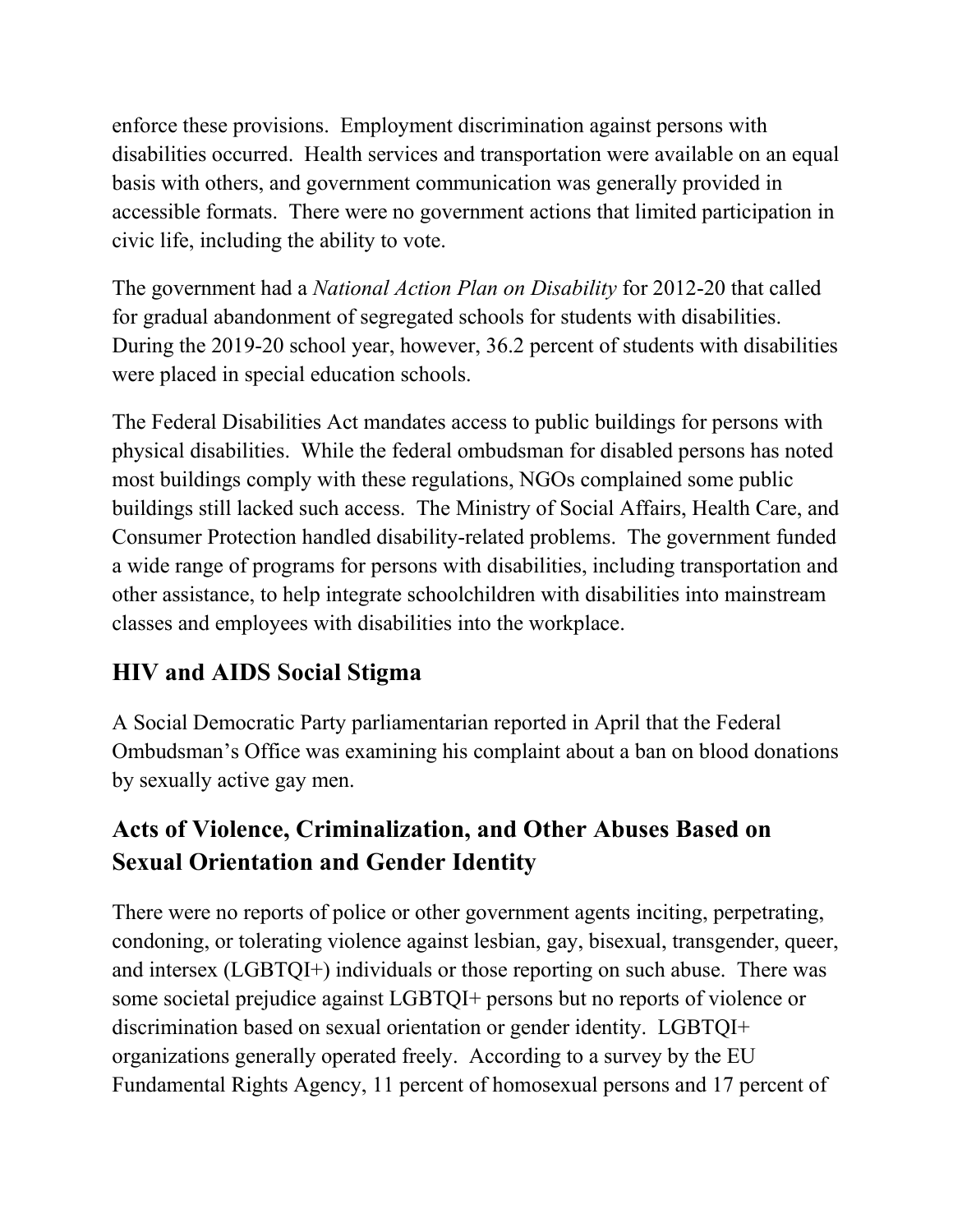transgender persons reported they had been verbally or physically assaulted in the previous five years.

In October a court in Styria convicted a Syrian national living in Austria who had defaced the walls of an LGBTQI+ community center in the city of Graz, assaulted the president of the Graz Jewish Community, and vandalized the Graz synagogue. The court sentenced him to a three-year prison term.

In March a trial before the Vienna court on incitement charges against a man who had allegedly harassed three LGBTQI+ men after a rainbow parade in 2019 ended in a settlement providing financial compensation to the victims.

Federal law prohibits discrimination against LGBTQI+ persons in employment. Laws at the provincial level prohibit discrimination by state and nonstate actors against LGBTQI+ persons, including with respect to essential goods and services such as housing, employment, and access to government services such as health care. Civil society groups noted there was no federal mechanism to prevent service providers from discriminating against LGBTQI+ individuals.

# **Section 7. Worker Rights**

## **a. Freedom of Association and the Right to Collective Bargaining**

The law provides the right of workers to form and join independent unions, conduct legal strikes, and bargain collectively. It prohibits antiunion discrimination or retaliation against strikers and provides for the reinstatement of workers fired for union activity. The law allows unions to conduct their activities without interference. The Austrian Trade Union Federation was the exclusive entity representing workers in collective bargaining. Unions were technically independent of government and political parties, although unions in some sectors were closely associated with parties.

The government effectively enforced applicable laws that covered all categories of workers. Resources, inspections, and remediation were adequate. Penalties for violations were of a civil nature, with fines imposed, and were commensurate with those under other laws involving denials of civil rights. Administrative, registration, and judicial procedures were not overly lengthy.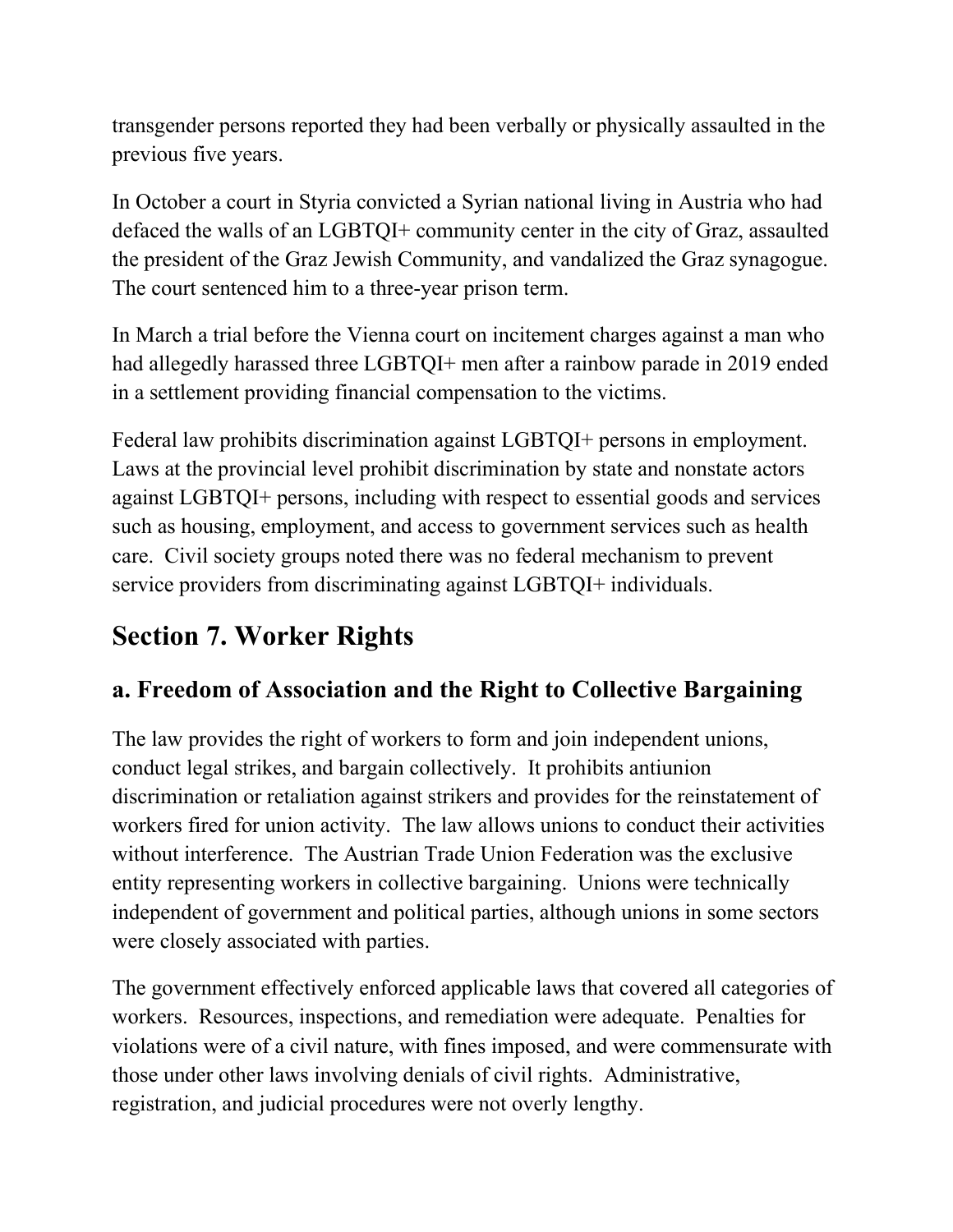There were few reports of antiunion discrimination or other forms of employer interference in union functions. The government and employers recognized the right to strike and respected freedom of association and the right to collective bargaining. Authorities effectively enforced laws providing for collective bargaining and protecting unions from interference and workers from retaliation for union activities.

## **b. Prohibition of Forced or Compulsory Labor**

The law prohibits all forms of forced or compulsory labor. The government effectively enforced the law, and resources, inspections, and remediation were adequate. Labor inspectors and revenue authorities conducted routine site visits to identify forced labor. The government initiated forced labor awareness campaigns and workshops. Penalties ranged from six months to five years imprisonment for offenses involving an adult victim and from one to 10 years' imprisonment for those involving a child victim and were commensurate with those for similar crimes.

NGOs noticed an upward trend in labor trafficking in recent years due to organized crime in Eastern Europe. Traffickers were reported to exploit men and women from Eastern Europe, Southeast Asia, and China in forced labor, primarily in restaurants, construction, agriculture, health care, and domestic service, including in diplomatic households. Seasonal migrants were especially vulnerable to labor trafficking, particularly during the harvest seasons. Traffickers exploited children, persons with physical and mental disabilities, and Roma in forced begging.

Also see the Department of State's *Trafficking in Persons Report* at [https://www.state.gov/trafficking-in-persons-report/.](https://www.state.gov/trafficking-in-persons-report/)

## **c. Prohibition of Child Labor and Minimum Age for Employment**

The law prohibits all the worst forms of child labor. The minimum legal working age is 15, with the exception that children who are at least 13 may engage in certain forms of light work on family farms or businesses. Children who are 15 and older are subject to the same regulations on hours, rest periods, overtime wages, and occupational health and safety restrictions as adults, but they are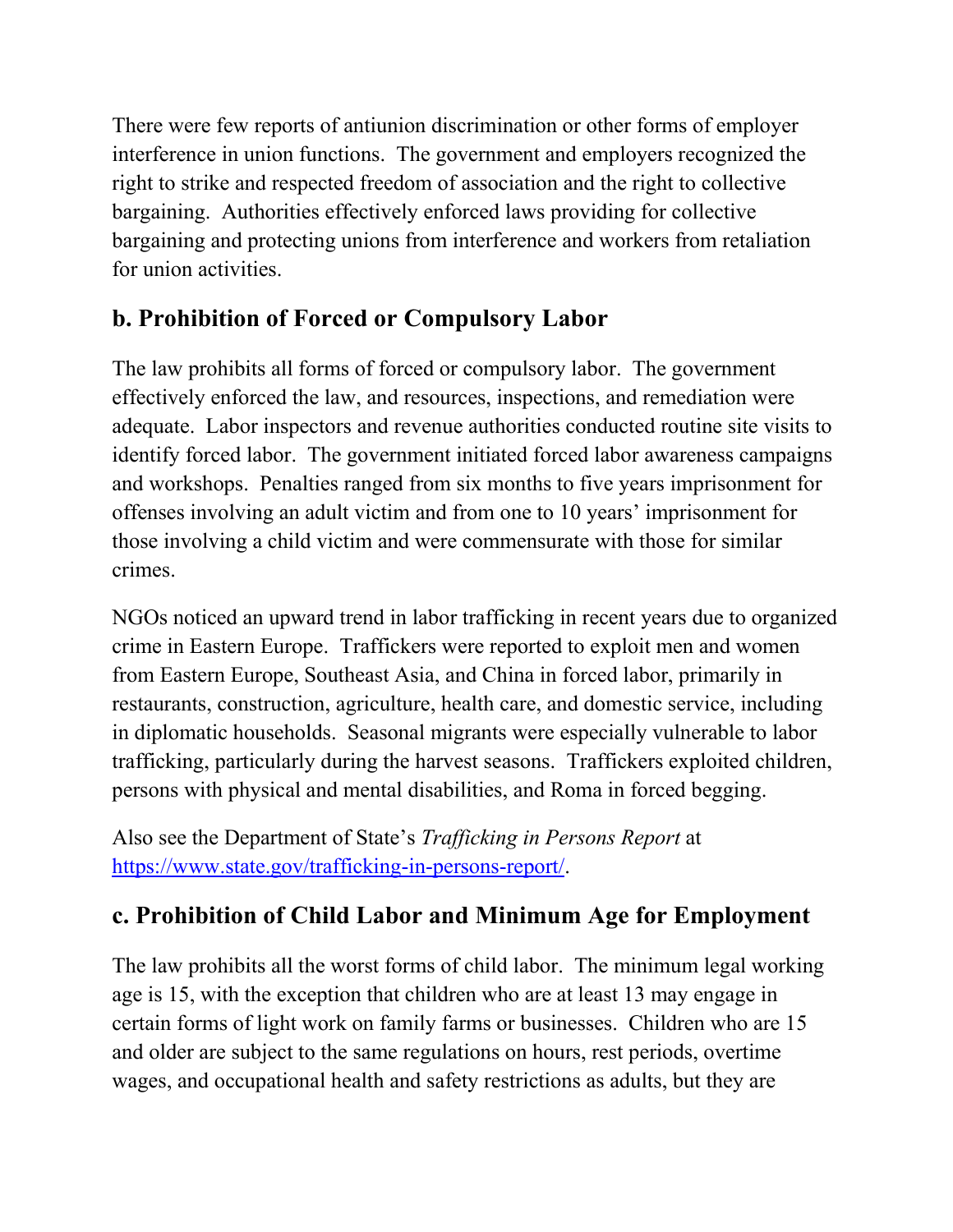subject to additional restrictions on hazardous forms of work or work that is detrimental to ethics and morals. Restrictions for hazardous jobs include work with materials considered dangerous for children, work in the sawmill business, on high-voltage pylons, and specified jobs in the construction business.

The labor inspectorate of the Ministry of Labor is responsible for enforcing child labor laws and policies in the workplace and did so through regular and thorough checks of workplaces and special youth advisors in companies. Penalties in the form of fines may be doubled in cases of repeated violations of the child labor code. Penalties were commensurate with those for other analogous crimes.

Child labor occurred. Children were trafficked to the country and subjected to forced begging and occasionally sexual exploitation. Forced labor or exploitation of minors is treated under the criminal code as trafficking in persons, with criminal penalties of one to 10 years in prison, double the penalty for forced labor or exploitation of adults.

### **d. Discrimination with Respect to Employment and Occupation**

Labor laws and regulations related to employment or occupation prohibit discrimination regarding race, sex, gender, disability, language, sexual orientation, gender identity, HIV-positive (or other communicable disease) status, religion, age, or world view. The law does not address national origin. The government effectively enforced these laws and regulations. Penalties for violations were commensurate with laws relating to civil rights.

Discrimination in employment and occupation occurred with respect to women, persons with disabilities, and members of certain minorities. Muslim women wearing headscarves sometimes encountered discrimination when trying to obtain a retail or customer service position. Companies sometimes preferred to pay a fine rather than hire a person with a disability.

The law requires equal pay for equal work, but women occasionally experienced discrimination in remuneration. Persons with disabilities had difficulty accessing the workplace. Women employees in the private sector may invoke laws prohibiting discrimination against women by filing a court case or registering a complaint with the Federal Equality Commission, which can award the equivalent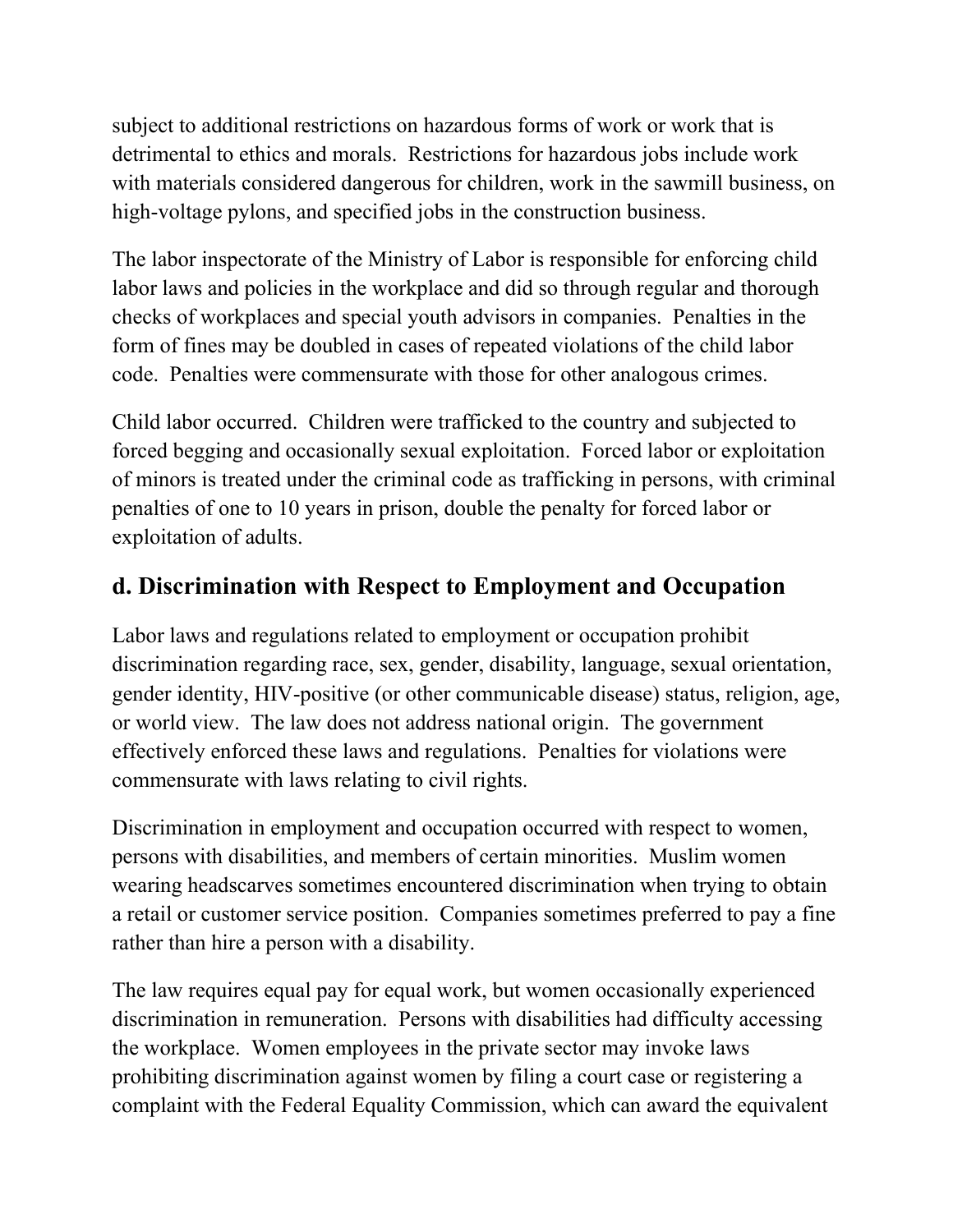of up to four months' salary to women found to have experienced gender discrimination in promotion, despite being better qualified than their competitors. The courts may also order compensation for women denied a post despite having equal qualifications.

### **e. Acceptable Conditions of Work**

**Wage and Hour Laws:** There is no legislated national minimum wage. Instead, nationwide collective bargaining agreements covered between 98 and 99 percent of the workforce and set minimum wages by job classification for each industry. Where no such collective agreements existed, such as for domestic workers, custodial staff, and au pairs, wages were generally lower than those covered by collective bargaining agreements. The agreements set wages above the poverty line except in a few cases.

The law in general provides for a maximum workweek of 40 hours, although collective bargaining agreements establish 38- or 38.5-hour workweeks for more than half of all employees. Regulations to increase workhour flexibility allowed companies to increase the maximum regular time from 40 hours to 50 hours per week with overtime. A law that entered into force in 2019 allows work hours to be increased to a maximum of 12 hours per day and 60 hours per week, including overtime, but employees can refuse, without providing a reason, to work more than 10 hours per day.

Overtime is officially limited to 20 hours per week and 60 hours per year. The period worked must not exceed an average of 48 hours per week over a period of 17 weeks. Some employers, particularly in the construction, manufacturing, and information technology sectors, exceeded legal limits on compulsory overtime. Collective bargaining agreements can specify higher limits. An employee must have at least 11 hours off between workdays. Wage and hour violations can be brought before a labor court, which can fine employers who commit violations. Penalties were commensurate with other similar crimes.

Sectors with immigrant and migrant workers were particularly affected by violations in wage and hour regulations. Foreign workers in both the formal and informal sectors made up 19 percent of the country's workforce. They constituted